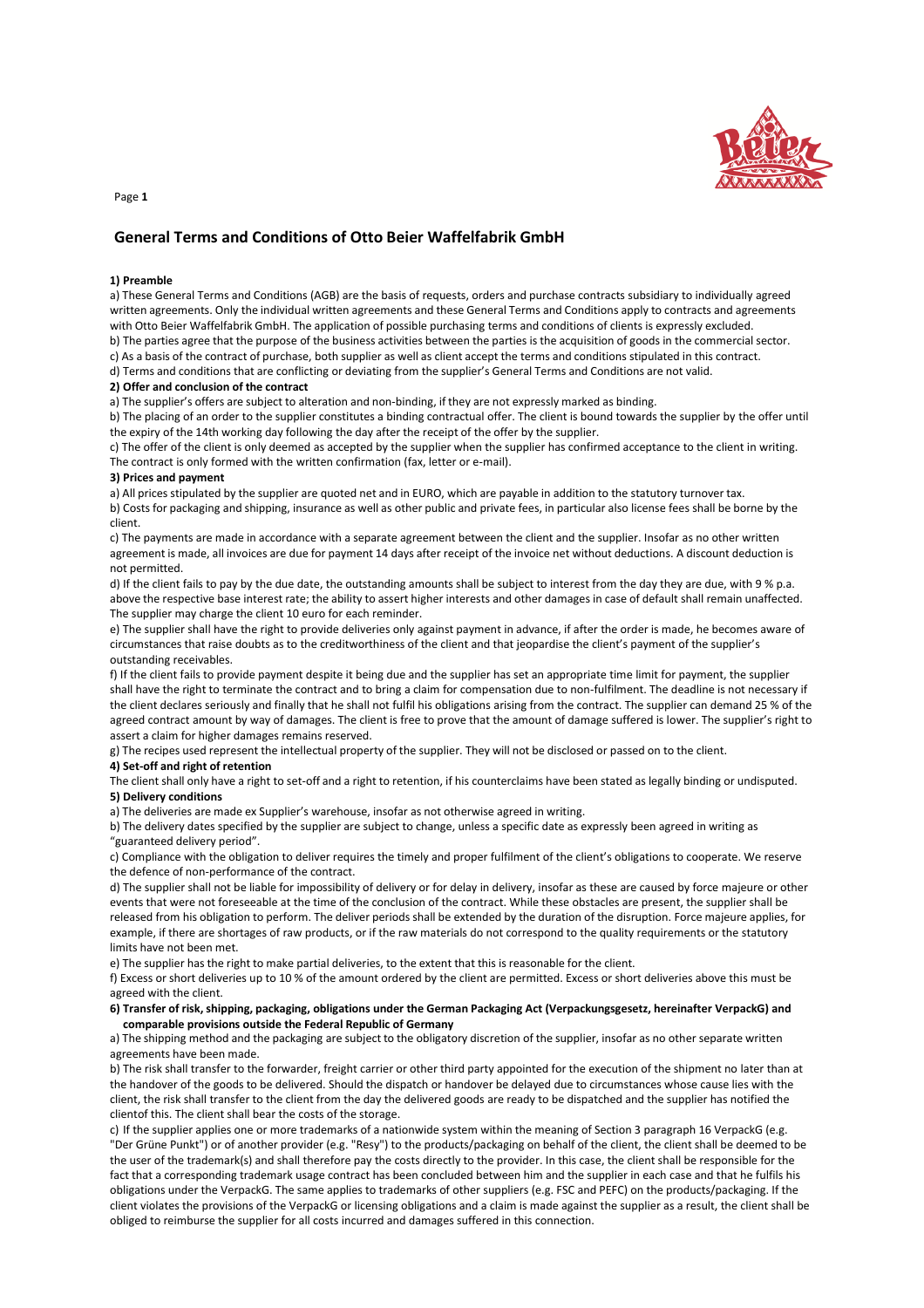# Page **2**

d) As a manufacturer and distributor of transport packaging, sales packaging, returnable packaging and reusable packaging that does not typically accumulate as waste at private end consumers (including households) after use, the supplier is entitled under Section 15 paragraph 1 sentence 4 VerpackG to conclude agreements with the client as the subsequent distributor in the supply chain or final consumer, insofar as the latter is not a private household (i.e. also so-called comparable sources of waste within the meaning of Section 3 paragraph 11 sentences 2 and 3 VerpackG), on the place of return of such packaging and the costs of disposal. In this respect, it is agreed between the supplier and the client that the return of such packaging within the scope of the site disposal by the final distributor or the end consumer by means of handover to the local disposal company shall be carried out without costs for the supplier. If the client is not a final distributor or end user, but an intermediate distributor, it is the client's responsibility to ensure, if necessary, that it makes agreements with subsequent distributors and/or end users (excluding households) on the place of return of such packaging and the costs of disposal. If, contrary to these agreements with the client, claims are made against the supplier in respect of the return and/or recovery of and/or the costs incurred for transport, sales, reusable and returnable packaging produced or distributed by the supplier, which does not typically accrue as waste with private end consumers after use, the client shall be obliged to reimburse the supplier for all costs incurred and damage suffered in this connection.

e) The application of markings and notices on products/packaging which are placed on the market by the client outside the Federal Republic of Germany and which are required under the applicable local law shall be the sole responsibility of the client. If the client violates this provision and a claim is made against the supplier as a result, the client shall be obliged to reimburse the supplier for all costs incurred and damages suffered in this connection.

# **7) Retention of Title**

a) The delivered goods remain the property of the supplier until the full payment of the purchase price.

b) Where reserved objects are processed, combined and mixed by the client with other objects, the supplier shall have co-ownership of the new object in the proportion of the invoice value of the reserved objects to the value of the remaining objects.

c) If the combination or mixing is made in such a way that the client's object is to be considered as the main object, it is agreed that the client shall transfer proportional co-ownership to the supplier. The client has an obligation to store the sole or joint property free of charge for the supplier.

d) In the event of the resale of the supplied goods, the client assigns here and now by way of security to the supplier the claims against third parties arising from this.

# **8) Warranty**

a) The client has a duty as a trader, to examine the delivered goods for defects immediately after arrival. Further, the client has a duty to check the delivery for labelling upon delivery.

b) Apparent defects must be reported to the supplier in writing within 7 calendar days from the handover of the goods, precisely specifying the defect. Latent defects that emerge later must be reported within 14 days of discovery of the defect.

c) Claims for defects shall become time-barred after 12 months from the delivery of the goods to the client.

d) Where defects arise, the supplier can, at its own discretion, remove the defect (rectification) or arrange a replacement delivery. For this purpose, the client shall place the defective goods or the sample of the goods at the disposal of the supplier, insofar as this is necessary. e) The warranty shall lapse if the client modifies the supplied goods or has it modified by a third party without the supplier's consent and the removal of the defect is therefore impossible or unreasonably difficult. In any event, the client shall bear the additional costs of the removal of the defect that occur due to the modification. This restriction does not apply to the supplier's liability due to wilful conduct, for guaranteed characteristics, due to injury to life, body or health or according to product liability law.

# **9) Liability**

a) The supplier shall not be liable in the event of simple negligence, where it is not a breach of an essential contractual obligation. Essential contractual obligations are obligations the fulfilment of which is a prerequisite for the proper performance of the contract and on the observance of which the client regularly relies and may rely.

b) Insofar as the supplier is liable for compensation in principle, such liability is limited to damages that the supplier did, at the time the contract was concluded, foresee as a possible consequence of a breach of contract, or which it should have foreseen by applying due care and attention. Indirect damages and consequential losses as a result of defects in the supplied goods are not eligible for compensation. c) These restrictions do not apply to the supplier's liability due to wilful conduct, for guaranteed characteristics, due to injury to life, body or health or according to product liability law.

#### **10) Quality management**

a) The supplier shall carry out analyses and tests at its discretion within the context of quality management. Should a client want a special analyses or test, this will only need to be carried out subject to prior written agreement. The costs for the additional analyses and tests shall be borne by the client.

b)If the raw materials do not correspond to the quality requirements or the statutory limits have not been met, this can lead to delays in delivery. If the client is requesting processing despite the unsatisfactory quality of the raw materials, the client shall notify the supplier of this in writing (letter, fax, e-mail). In this case, the client shall be fully liable for the use of the raw material. The client shall release the supplier from any possible claims by third parties in connection with the use of the raw material.

c) For prepacked goods (consumer goods), the supplier shall carry out a final inspection by way of metal detection. If the client wants a separate control, this will only need to be carried out if agreed subject to prior written agreement. The costs for the additional control shall be borne by the client.

#### **11) Declaration and labelling**

a) The design, layout, declaration, mandatory labelling, claims, graphic presentation (images, logos etc.) and so forth of the product as well as of the packaging of the product shall be the responsibility of the client.

b) The client is solely accountable and responsible for all information on the product or packaging. The client shall ensure that the respective legal provisions in the sales territories are complied with and that the information, texts, images and logos on the product and on the packaging are lawful and do not prejudice the rights of third parties.

c) Licence fees or other payments in connection with the design of the products or of the packaging, with texts or images (logos etc.) are the responsibility of the client.

d) The client shall release the supplier from any possible claims by third parties in this connection.

#### **12) Indications of origins**

The supplier is at liberty to change the suppliers of raw materials and the origins of the raw materials. The supplier shall notify the client of any change of suppliers or origins of raw materials, if as a result changes arise that are subject to labelling.

#### **13) Production**

a) The client is aware during the production, the use of "rework" (materials still remaining after processing), whether in liquid or solid form, is standard during production. If the client does not want "rework" to be applied, he must notify the supplier of this in advance at the time of placing the order. The exclusion of "rework" during production leads to a price increase of approximately 5 % of the order value, as "rework" must be disposed of and more materials need to be used.